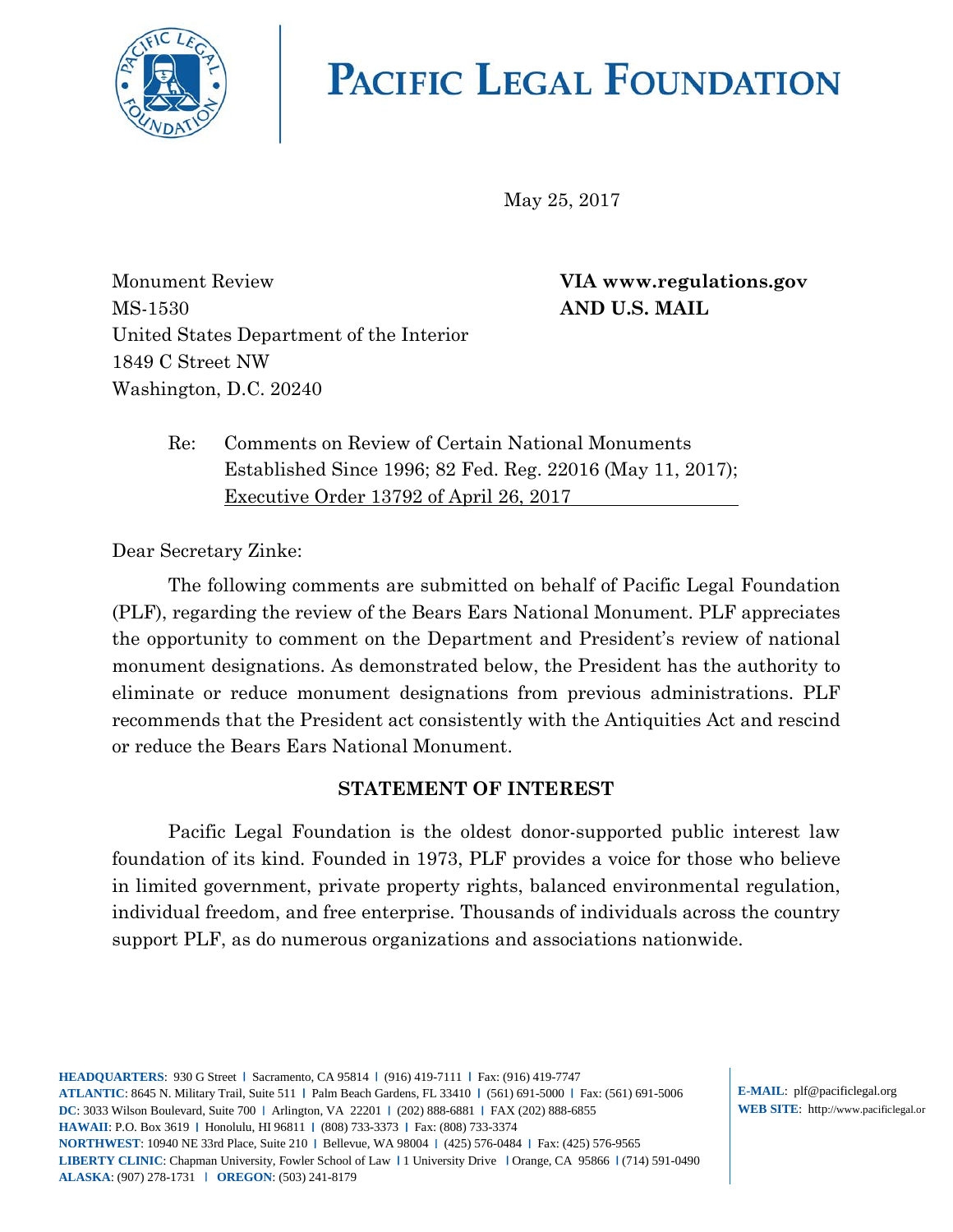#### **BACKGROUND**

#### **I. The Antiquities Act**

In 1906, Congress passed the Antiquities Act which provides that "[t]he President may, in the President's discretion, declare by public proclamation historic landmarks, historic and prehistoric structures, and other objects of historic or scientific interest that are situated on land owned or controlled by the Federal Government to be national monuments."[1](#page-0-0) The President may reserve public lands to protect national monuments, but only if the reservation is "confined to the smallest area compatible with the proper care and management of the objects to be protected."[2](#page-1-0)

As its name suggests, the Antiquities Act was passed primarily to protect American Indian archeological sites from looting[.3](#page-1-1) Specifically, those that originally proposed the idea for a bill bemoaned the fact that, unlike many European countries, the United States had no law protecting antiquities.[4](#page-1-2) Prior to the passage of the Antiquities Act, there were many instances of citizens of other countries taking artifacts to their home countries for display.

That the Antiquities Act was passed the same month as the act establishing Mesa Verde National Park further emphasizes its purpose. Prior to its designation as a National Park, the ruins at Mesa Verde were targets of vandalism and theft.<sup>[5](#page-1-3)</sup> In order to prevent this type of damage, Congress established the park "for the

 $1\,54$  U.S.C. § 320301(a).

<span id="page-1-0"></span><sup>2</sup> 54 U.S.C. § 320301(b).

<span id="page-1-1"></span><sup>3</sup> Ronald F. Lee, *The Antiquities Act, 1900–06*, *in The Story of the Antiquities Act*, National Park Service (Mar. 15, 2016), [https://www.nps.gov/archeology/pubs/lee/Lee\\_CH6.htm.](https://www.nps.gov/archeology/pubs/lee/Lee_CH6.htm)

<span id="page-1-2"></span><sup>4</sup> *Ibid.*

<span id="page-1-3"></span><sup>5</sup> *See* United States Department of Interior, *Reports to the Superintendent of the Mesa Verde National Park and J. Walter Fewkes, in Charge of Excavation and Repair of Ruins, to the Secretary of the Interior* (1909).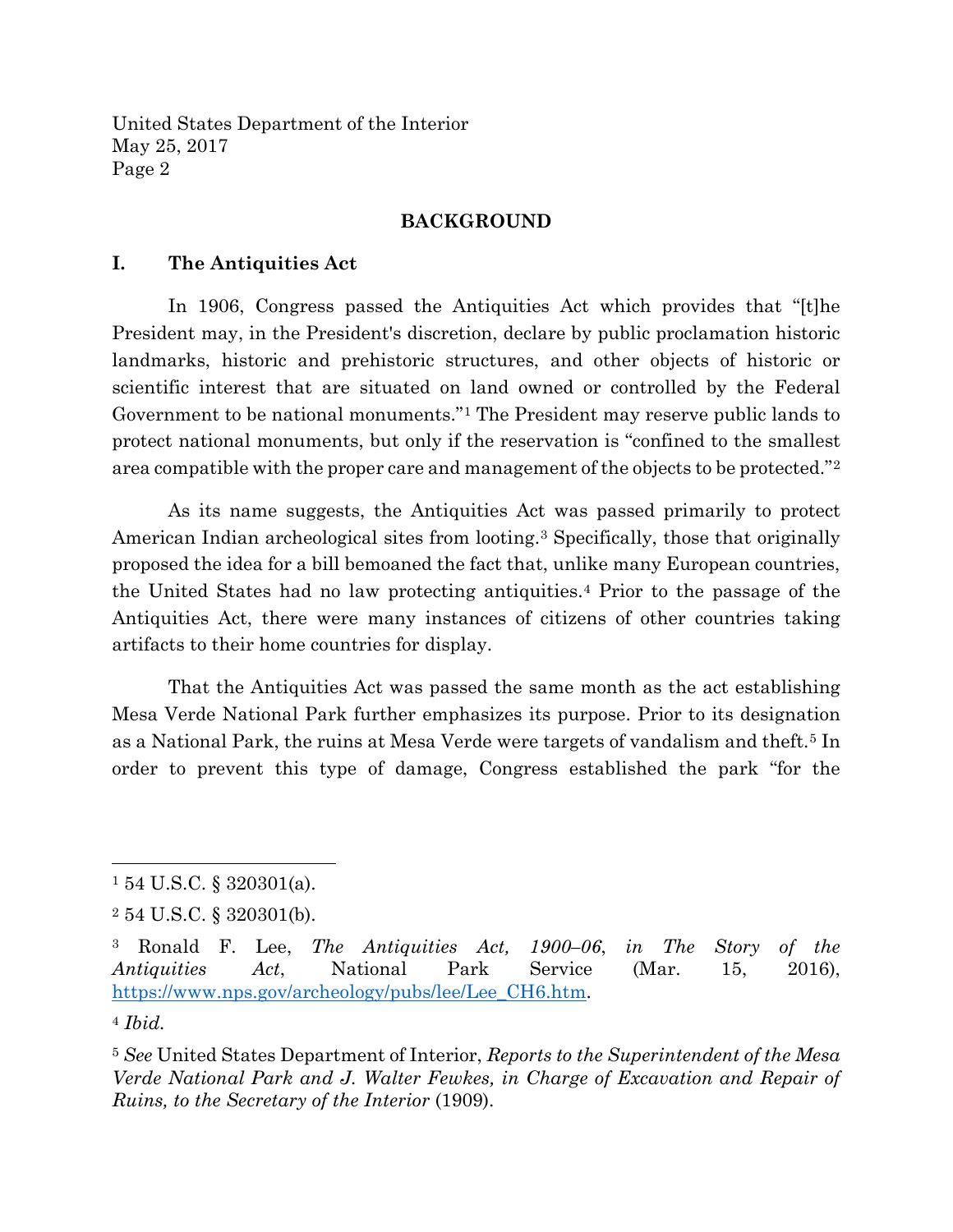preservation from injury or spoliation of the ruins and other works and relics of prehistoric or primitive man within said park . . . ."[6](#page-2-0)

Although the Act's final language allows the President to designate "objects of . . . scientific interest," the title, text, drafting history, and historical context reflect a desire to keep monument designations small. Original drafts of the bill limited designations to 320 acres and 640 acres respectfully. Eventually, Congress decided on the "smallest area compatible" language, but there is no indication that it intended authority under the Antiquities Act to be used for withdrawals of large tracts of land. President Theodore Roosevelt originally used his power under the Antiquities Act to designate relatively small landmarks and American Indian ruins, but he soon expanded the use of the Act.

In 1908, President Theodore Roosevelt reserved more than 808,000 acres for the protection of the Grand Canyon National Monument. In 1919, Congress revoked and repealed the Grand Canyon National Monument, establishing the area as the Grand Canyon National Park.[7](#page-2-1) This response further indicates that Congress intended National Monuments to be different than National Parks, which traditionally reserved large tracks of federal land for preservation.

For many years after 1908, most monument reservations were smaller than 5,000 acres, and actually protected antiquities. Although there were some larger reservations, the issue of monument size came to a head in 1943. In that year, President Franklin Roosevelt's designation of the Jackson Hole National monument caused Congress to pass a bill overturning the designation, but the bill was vetoed. In 1950, Congress passed a law establishing much of the Jackson Hole National Monument as the Grand Teton National Park, but the law also restricted further use of the Antiquities Act in Wyoming. After 1943, Presidential use of the Antiquities Act remained limited until the late 1970s.

<span id="page-2-0"></span><sup>6</sup> National Park Service, *Mesa Verde Administrative History Appendix A*, [http://npshistory.com/publications/meve/adhi/appa.htm.](http://npshistory.com/publications/meve/adhi/appa.htm)

<span id="page-2-1"></span><sup>7</sup> Pub. L. No. 65-277, 40 Stat. 1175 (Feb. 26, 1919).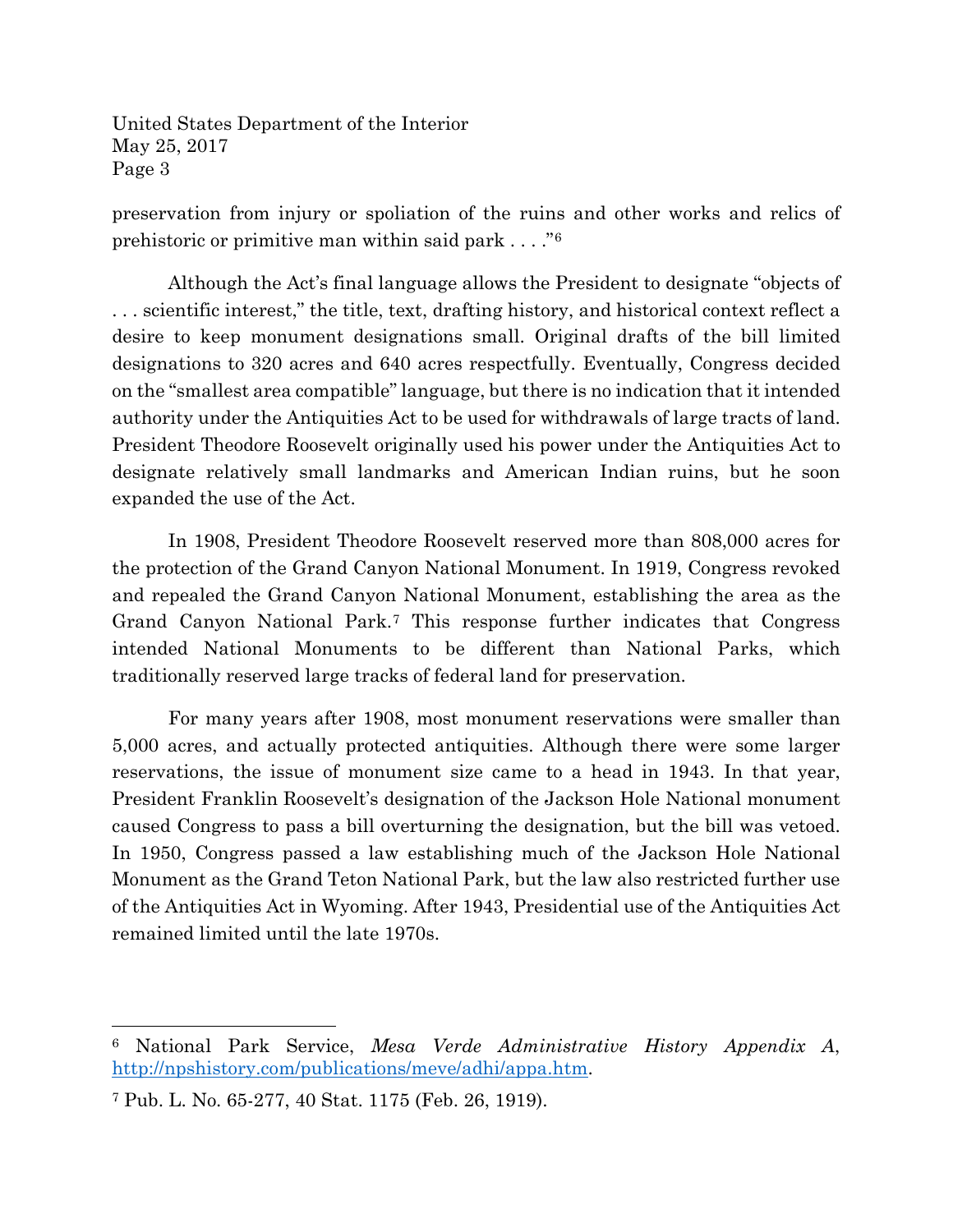#### **II. The Federal Land Policy and Management Act**

Disputes over public land reservations were not limited to Antiquities Act abuses. These disputes, along with others, led to the creation of the Public Land Law Review Commission (PLLRC) in 1964.[8](#page-3-0) Among other land management issues, Congress asked the PLLRC to address "problems associated with the 'withdrawal' and 'reservation' of public domain lands."[9](#page-3-1) This concern was "strongly voiced in the deliberations which led to the creation of the Commission, and was a recurring subject of complaint in the Commission's public meetings."[10](#page-3-2)

In addressing this problem, the PLLRC found that executive reservation and withdrawal of land had led to "virtually all" of the public domain being locked up by 1970.[11](#page-3-3) Accordingly, the Commission recommended

that large scale withdrawals and reservations for the purpose of establishing or enlarging any of the following should be reserved to congressional action: national parks, national monuments, national historic sites, national seashores, national recreation areas and other units of the National Park System looking toward permanent use, national forests, national riverways and scenic rivers, national trails, units of the wilderness system, other areas set aside for preservation or protection of natural phenomena or for scientific purposes, units of the national wildlife refuge and game range system, other areas set aside for protection of birds or animals, and reservations for defense purposes.[12](#page-3-4)

In response to the Commission's recommendations, Congress enacted the Federal Land Policy and Management Act (FLPMA) in 1976.[13](#page-3-5) Although FLPMA

- <span id="page-3-4"></span><sup>12</sup> *Id.* at 54 (emphasis omitted).
- <span id="page-3-5"></span><sup>13</sup> 43 U.S.C. § 1701, *et seq*.

<span id="page-3-0"></span><sup>8</sup> Pub. L. No. 88-606, 78 Stat. 982 (Sept. 19, 1964).

<span id="page-3-1"></span><sup>9</sup> PLLRC, *One Third of the Nation's Land* 43 (1970) (PLLRC Report).

<span id="page-3-2"></span><sup>10</sup> *Id.*

<span id="page-3-3"></span><sup>11</sup> *Id.* at 52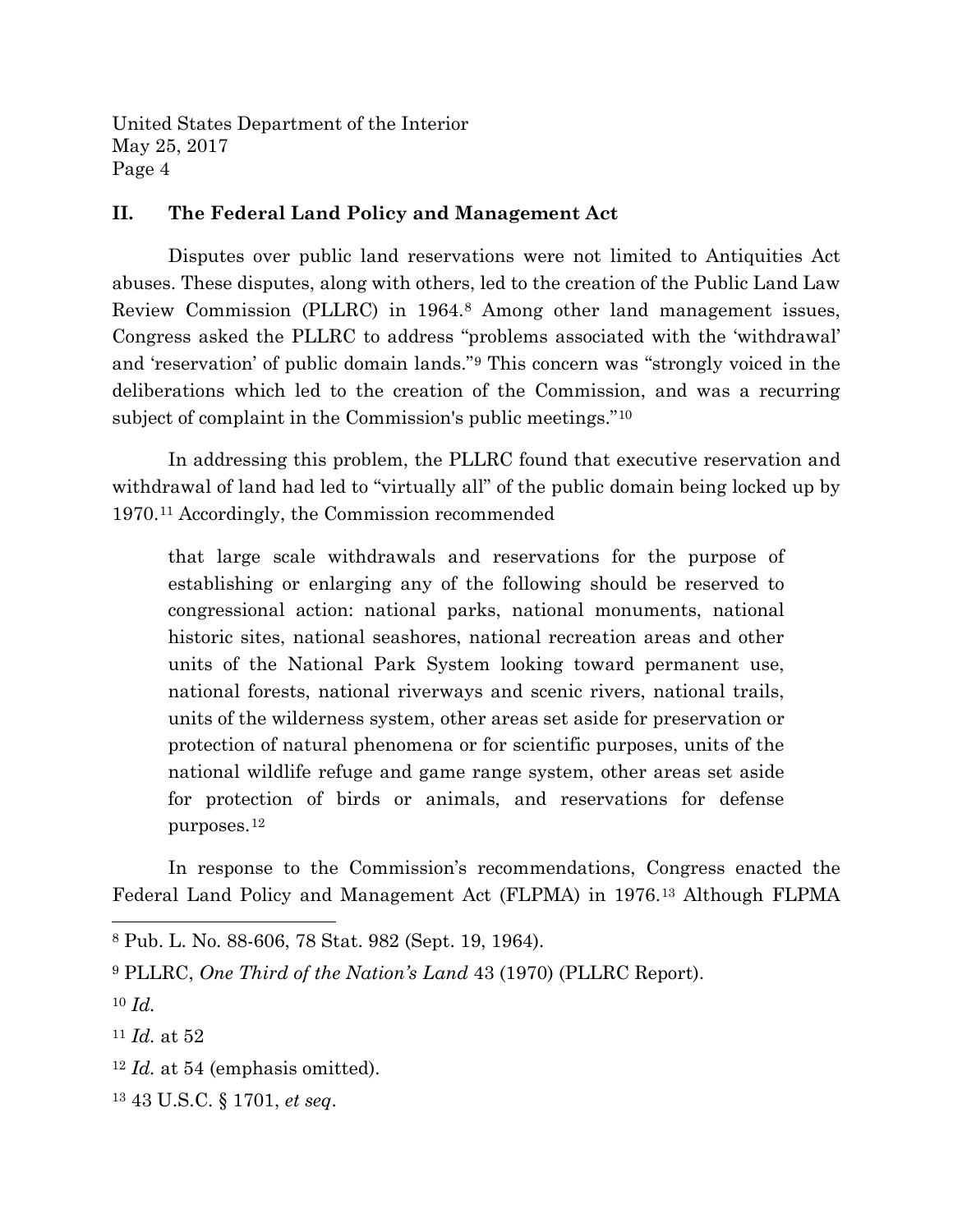prevented the President and Secretary of Interior from withdrawing more than 5,000 acres of federal land without congressional approval, it did not alter the President's authority under the Antiquities Act.[14](#page-4-0) FLPMA only addresses the Antiquities Act in one section, and directs it towards the Secretary of the Interior, not the President.[15](#page-4-1) The provision provides that "[t]he Secretary shall not . . . modify or revoke any withdrawal creating national monuments . . . . "<sup>[16](#page-4-2)</sup>

It is unclear why Congress did not address presidential authority under the Antiquities Act, but it is likely because presidential abuses of the Act had abated by the mid-1970s. Congress felt that it was necessary to expressly overturn any implied (*i.e.*, non-statutory) authority of the President to make withdrawals of public land, an authority which had been repeatedly abused by the President.[17](#page-4-3) Thus, it is likely that Congress saw the President's reservation authority under the Antiquities Act as limited, and did not anticipate further use of the Act to withdraw large tracts of public land. Ultimately, while Congress was clearly concerned about reservations and withdrawals of large tracts of public land, it never altered the President's authority under the Antiquities Act.

As a result, abuses of the Antiquities Act continued after the passage of FLPMA. President Carter made nine designations larger than a million acres and two larger than 10 million acres. On a single day, he designated 56 million acres of land in Alaska,<sup>[18](#page-4-4)</sup> which elicited another Congressional response in the form of the Alaska National Interest Lands Conservation Act (ANILCA).[19](#page-4-5) After ANILCA,

 $\overline{a}$ 

<span id="page-4-2"></span><sup>16</sup> 43 U.S.C. § 1714(j).

<span id="page-4-3"></span><sup>17</sup> Pub. L. No. 94-579, 90 Stat. 2743, 2792 (Oct. 21, 1976).

<span id="page-4-5"></span><sup>19</sup> Pub. L. No. 96-487, 94 Stat. 2371 (Dec. 2, 1980)

<span id="page-4-0"></span><sup>14</sup> 43 U.S.C. § 1714.

<span id="page-4-1"></span><sup>15</sup> 43 U.S.C. § 1714(j); Jonathan Wood, *Law professors argue the President can't revoke national monuments (and implicity that Congress can't either)*, PLF Liberty Blog May 16, 2017, [http://blog.pacificlegal.org/law-review-article-implicitly-argues-not](http://blog.pacificlegal.org/law-review-article-implicitly-argues-not-even-congress-can-reverse-national-monuments/)[even-congress-can-reverse-national-monuments/.](http://blog.pacificlegal.org/law-review-article-implicitly-argues-not-even-congress-can-reverse-national-monuments/)

<span id="page-4-4"></span><sup>18</sup> Jimmy Carter, *Designation of National Monuments in Alaska Statement by the President*, The American Presidency Project, Dec. 1, 1978, [http://www.presidency.ucsb.edu/ws/?pid=30228.](http://www.presidency.ucsb.edu/ws/?pid=30228)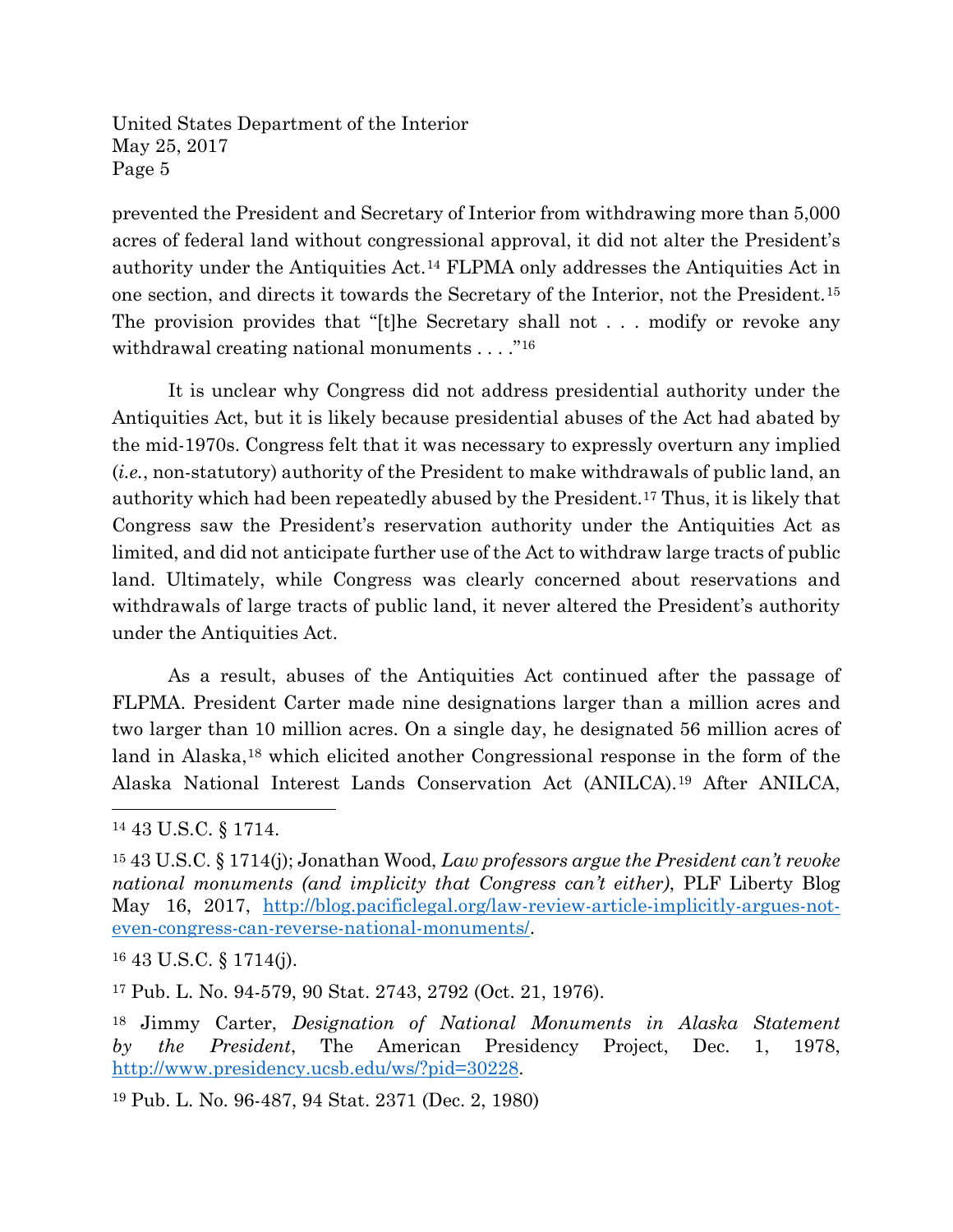neither Presidents Reagan nor Bush issued any proclamations under the Antiquities Act. But after that, the abuses continued, with Presidents Clinton, George W. Bush, and Obama making even more and larger monument designations. In reviewing the Bears Ears and other recent National Monuments, the Department and the President should consider Congress's intentions, as expressed in FLPMA, of limiting large-track withdrawal and reservations of public lands without Congressional approval.

#### **III. The Bears Ears National Monument Proclamation**

In December 2016, during the final days of his administration, President Obama reserved 1.35 million acres for the Bears Ears National Monument.[20](#page-5-0) The Monument is in San Juan County, in southeastern Utah. Bears Ears is representative of other Antiquities Act abuses that have occurred since the 1970s. The Proclamation lists several different types of "objects" that are purportedly of historic or scientific interest. Relatively few of those objects are actual antiquities, however. While the Proclamation does mention ancient tools, petroglyphs, and dwellings, much of the focus is on the landscape and wildlife of the area. The Proclamation was signed despite strong and unanimous opposition from the Utah Congressional Delegation and despite the positions of the Utah Governor and state legislature. Furthermore, the Monument was designated notwithstanding a proposed compromise bill that would have established portions of the area as a conservation area.[21](#page-5-1)

#### **COMMENTS**

# **I. The President Has the Power To Revoke or Substantially Shrink Existing Monuments**

Just as the President has discretionary power to establish monuments under the Antiquities Act, he has the discretionary authority to revoke a monument designation. Earlier this year, the American Enterprise Institute published a paper thoroughly explaining the basis of this power written by Professor John Yoo of Berkeley and Todd Gaziano, a Senior Fellow in Constitutional Law at the Pacific

<span id="page-5-0"></span><sup>20</sup> Proclamation 9558 of December 28, 2016. 82 Fed. Reg. 1139.

<span id="page-5-1"></span><sup>21</sup> Utah Public Lands Initiative Act, H.R. 5780, 114th Cong. (introduced July 14, 2016).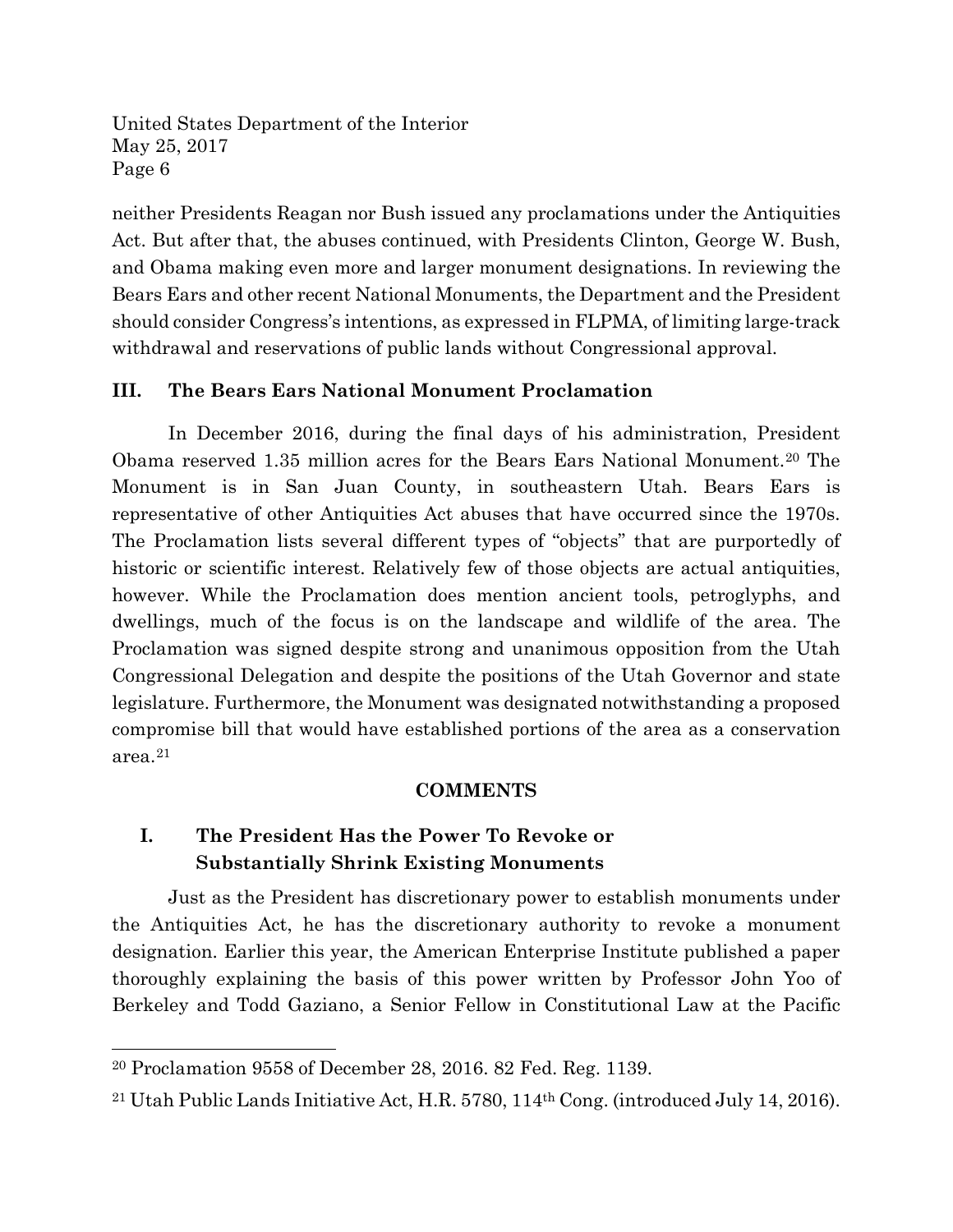Legal Foundation[.22](#page-6-0) That paper demonstrates that there is a strong presumption that the President's power to issue a proclamation implies the power to revoke it. Congress has given no indication that it wished to exclude the Antiquities Act from that presumption. Therefore, the President has the same discretion to revoke a monument that he has to establish one and may do so if he believes the designation is illegal, too big, or simply not in the nation's interest.

# **A. There Is a Strong Presumption That the Power To Make a Decision Includes the Power To Reconsider It**

A basic constitutional principle is that a branch of government can reverse its own earlier actions using the same process originally used. It is often observed, for instance, that no Congress can bind a future Congress and no President can bind a future President. Thus the Constitution carefully describes the process bicameralism and presentment—by which Congress and the President enact law. But the Constitution is silent about whether and how Congress and the President can amend or repeal a law. However, historical practice shows that the power to enact law implies the power to reconsider it using the same procedure.

This implied power is not limited to the enactment of new laws. Across government, the power to make a particular decision almost invariably implies the power to reconsider it using the same procedure. The Supreme Court can overrule an earlier case by simply issuing an opinion, as it did in *Brown v. Board of Education*.[23](#page-6-1) The same strong presumption applies to the Constitution's amendment process (no express power to amend or repeal an earlier amendment but it is implied); executive branch appointments (the Constitution does not have an express removal power but the President can remove an appointee unilaterally);<sup>[24](#page-6-2)</sup> and regulations (the power to

<span id="page-6-0"></span><sup>22</sup> John Yoo & Todd Gaziano, *Presidential Authority to Revoke or Reduce National Monument Designations*, American Enterprise Institute Paper (2017), *available at*  [https://www.aei.org/wp-content/uploads/2017/03/Presidential-Authority-to-Revoke](https://www.aei.org/wp-content/uploads/2017/03/Presidential-Authority-to-Revoke-or-Reduce-National-Monument-Designations.pdf)[or-Reduce-National-Monument-Designations.pdf.](https://www.aei.org/wp-content/uploads/2017/03/Presidential-Authority-to-Revoke-or-Reduce-National-Monument-Designations.pdf)

<span id="page-6-1"></span><sup>23</sup> 347 U.S. 483 (1954).

<span id="page-6-2"></span><sup>24</sup> *Myers v. United States*, 272 U.S. 52 (1926).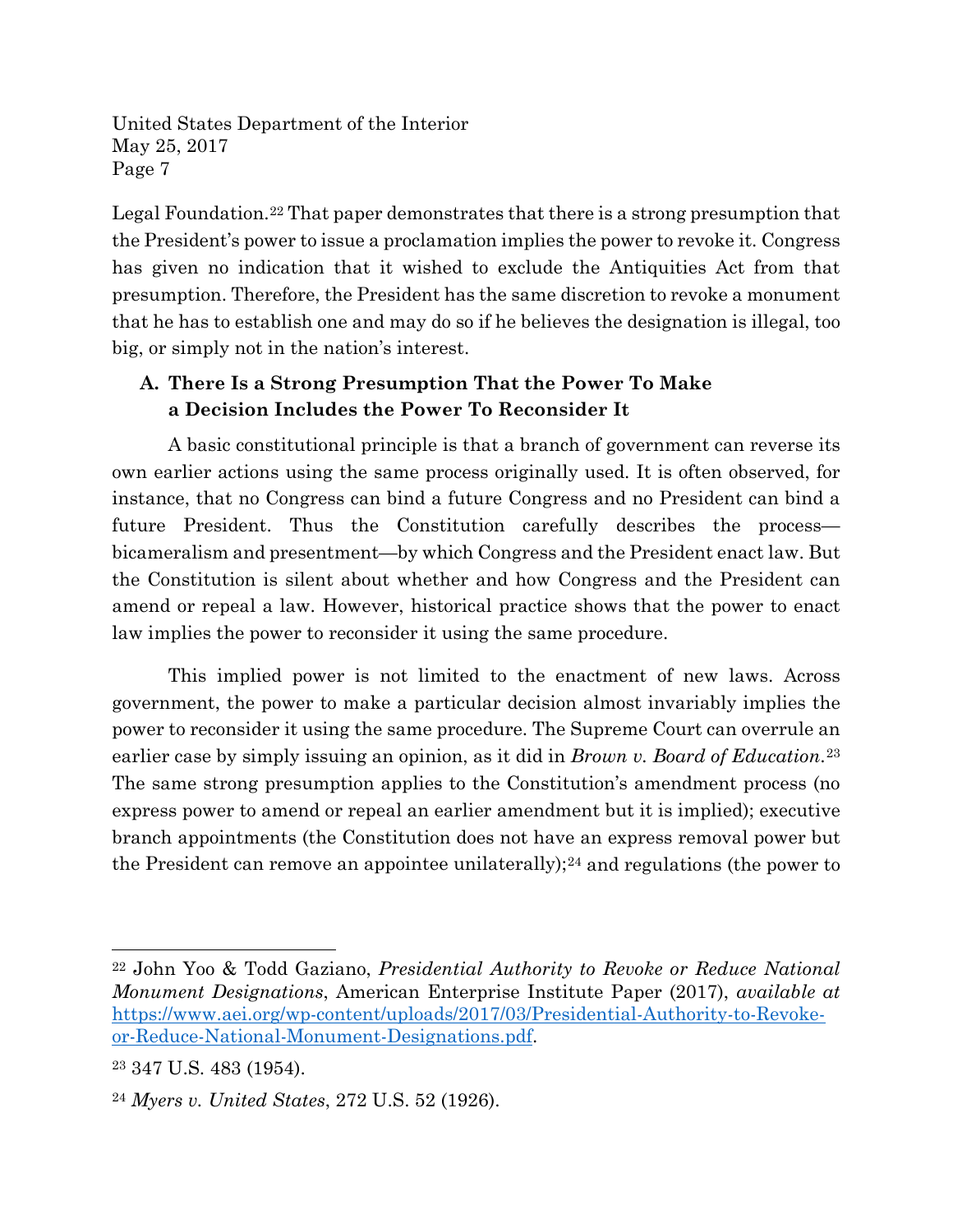issue regulations implicitly includes the power to amend or repeal them, unless Congress indicates otherwise).[25](#page-7-0)

# **B. Congress Has Not Indicated That the Presumption Does Not Apply To the Antiquities Act**

The presumption applies across so many government functions that one would expect Congress to be very clear when it wants to create an extremely rare exception. At a minimum, Congress must give some indication that the presumption does not apply.

Congress gave no such indication in the Antiquities Act. The statute is silent on the President's authority to revoke monuments, suggesting that the normal presumption would apply. No one has identified any ambiguity in the statute or even a snippet of legislative history to suggest that Congress meant to set aside the usual presumption for this statute.

Presidents' historic practice under the Antiquities Act confirms that the normal presumption applies to the statute. Many Presidents have used their implicit power to reconsider monuments to reduce the size of existing monuments, often substantially. In the largest reduction, President Wilson removed more than 300,000 acres from the Mount Olympus monument.[26](#page-7-1) The largest percentage reduction was by President Taft, who reduced the size of the Navajo National Monument by 89%.[27](#page-7-2)

The only historic indication against the presumption's applicability is a 1938 opinion from President Roosevelt's Attorney General, which concluded that the President lacks the authority to revoke a national monument.<sup>[28](#page-7-3)</sup> Although commentators have cited this opinion, no court has ever analyzed its validity. The opinion's flaws are so numerous that no court should find it persuasive.

<span id="page-7-0"></span><sup>25</sup> *See, e.g.*, *Commonwealth of Pa. v. Lynn*, 501 F.2d 848, 855-56 (D.C. Cir. 1974).

<span id="page-7-1"></span><sup>26</sup> *See* Yoo & Gaziano, *supra* note 22, at 15.

<span id="page-7-2"></span><sup>27</sup> *See id*.

<span id="page-7-3"></span><sup>28</sup> Proposed Abolishment of Castle Pinckney Nat'l Monument, 39 Op. Att'y Gen. 185 (1938).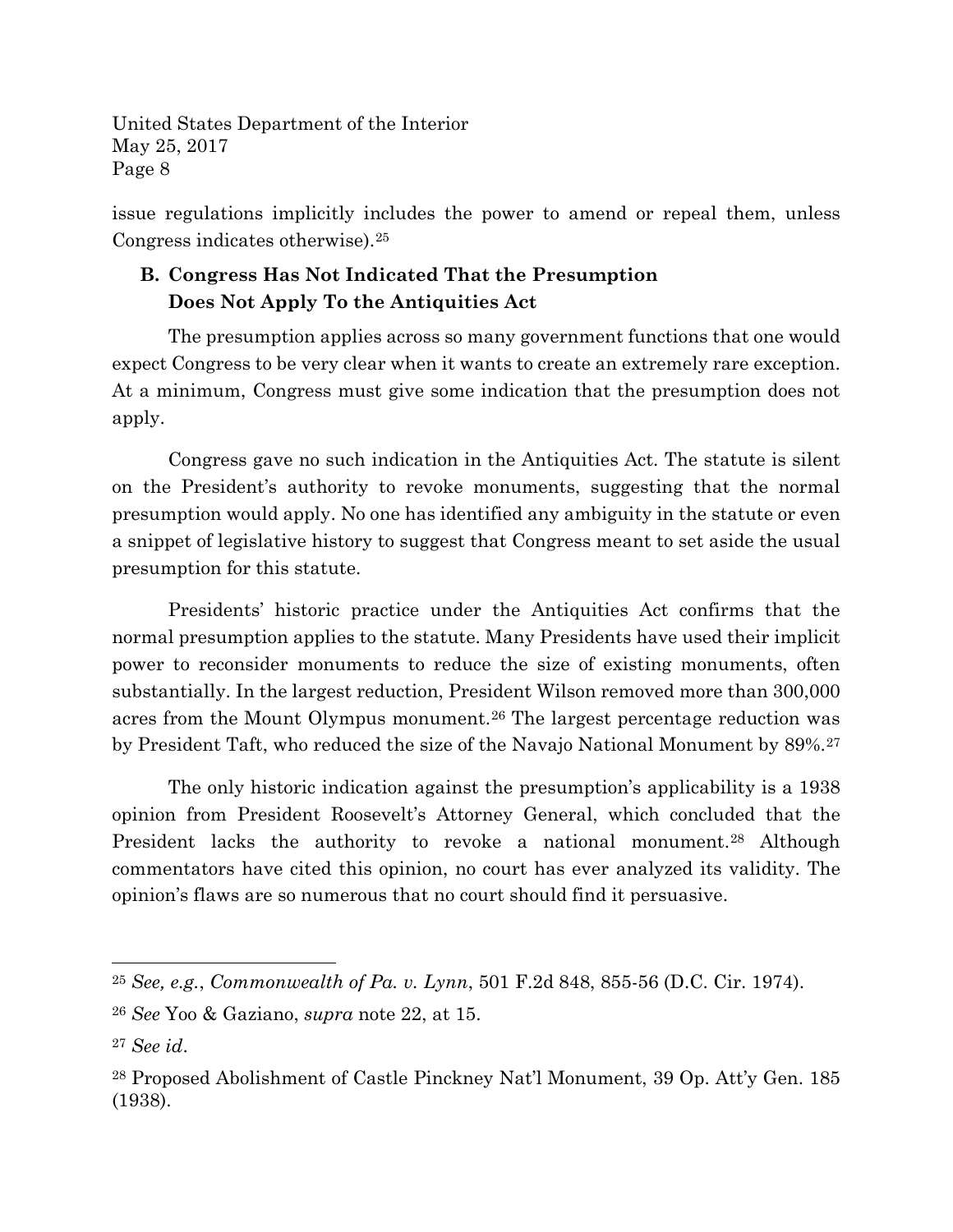First, the 1938 opinion principally relies on an 1862 opinion from Attorney General Edward Bates that it interprets completely backwards.[29](#page-8-0) According to the 1938 opinion, Bates concluded that withdrawals of federal lands are generally irrevocable. However, the Bates opinion reached the opposite result, concluding that the President could abandon a previous military reservation. After recognizing the President's revocation authority, Bates next considered what happens to the federal lands that had been within the military reservation. He concluded that the land would not become eligible for settlement and could only be disposed of under laws governing the sale of abandoned military property. The 1938 opinion errantly interprets this section to bar the President from revoking a withdrawal, even though it has nothing to say on the question, and the 1862 opinion actually recognized the President's power to abandon military reservations.

Second, the 1938 opinion analogized monument designations to trust law under which, the opinion states, the "power to execute a trust, even discretionarily, by no means implies the further power to undo it when it has been completed." However, the normal rule under trust law is that a settlor defines whether a trust is revocable or not when it is created, and a trust is presumed to be revocable if the settlor retains an interest in it. A trust may be made expressly irrevocable or there may be some other indication that the trust is irrevocable, but that is not the usual practice.[30](#page-8-1) So while it is not always true that the power to execute a trust implies the power to revoke it, it usually does.

Third, the 1938 opinion makes the bizarre claim that revoking a monument designation would amount to an implied repeal of the Antiquities Act and is, therefore, unconstitutional. This argument makes no sense whatsoever since whether a particular monument is established, maintained, or revoked has no effect on the continuing validity of the statute. Revoking a single monument no more repeals the statute than amending or withdrawing a regulation repeals the statute under which the regulation was issued.

<span id="page-8-0"></span><sup>29</sup> Rock Island Military Reservation, 10 Op. Att'y Gen. 359 (1862).

<span id="page-8-1"></span><sup>30</sup> *See* Restatement (Third) of Trusts: Power of Settlor to Revoke or Modify § 63 (2003).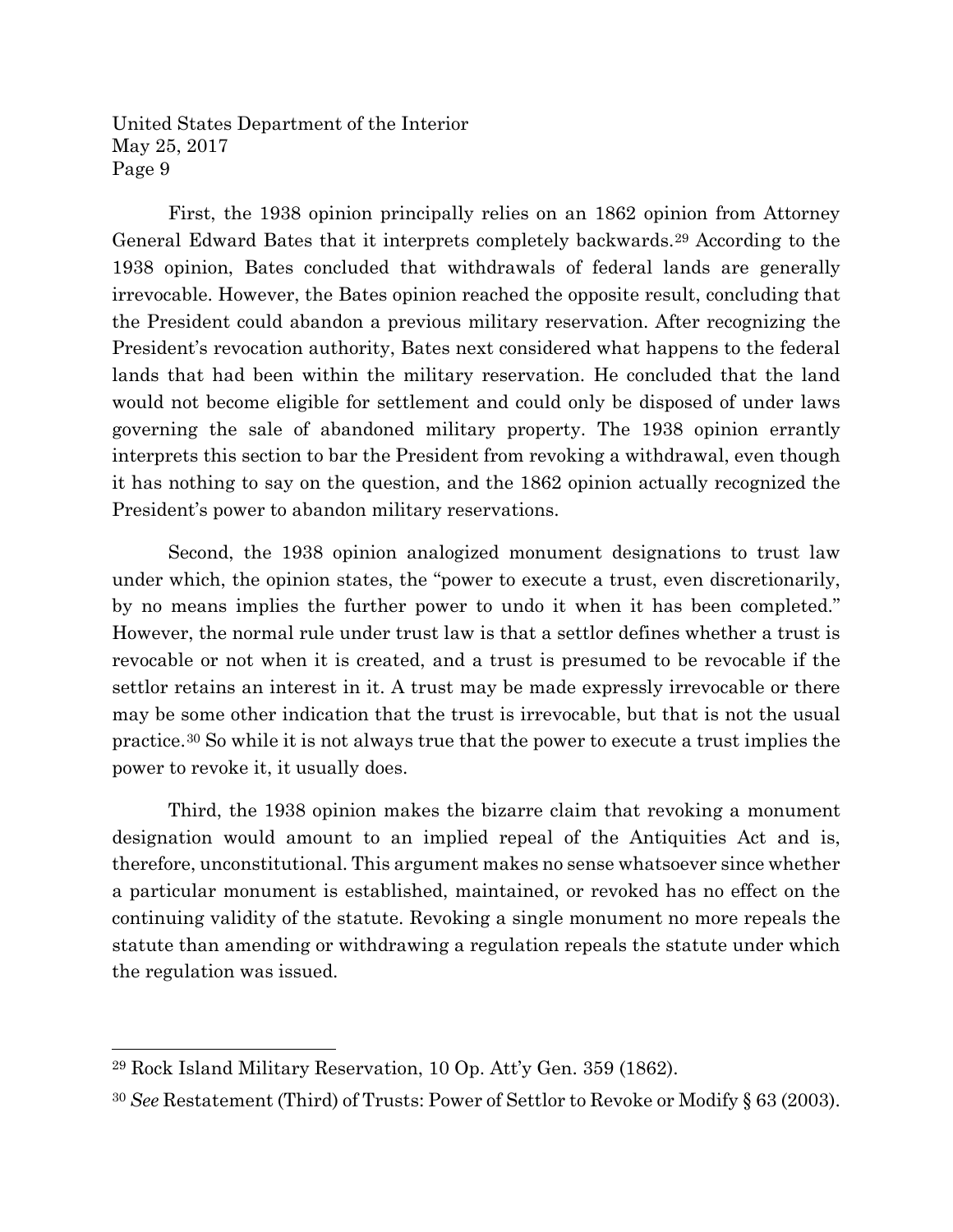### **C. The Argument Against the President's Power To Revoke Monument Designations Leads to Absurd Results**

The argument against the President's authority is baseless and leads to absurd results. Several law professors, ignoring the strong presumption, claim that the lack of an express revocation power implies that it doesn't exist.[31](#page-9-0) They base this argument on several other statutes that they say expressly authorize revocation of similar decisions. In addition to the law professors, environmental groups have argued that the President lacks this authority, relying principally on the claim that it is contrary to the Antiquities Act's purposes. None of these arguments, however, has merit.

# **1. The Pickett Act Does Not Imply That the President Cannot Revoke a Monument**

Contrary to the law professors' article, the Pickett Act of 1910 reinforces the conclusion that the President may revoke a monument. As their article notes, that statute allowed the President to withdraw federal lands from settlements and provided that the withdrawal would remain in effect "until revoked by [the President] or by an Act of Congress."[32](#page-9-1) The law professors argue that this shows that when Congress wants to authorize the President to revoke a withdrawal, it says so expressly.[33](#page-9-2)

But the quoted language does not purport to authorize the President to revoke a withdrawal. It does not, for instance, say "the President may revoke a withdrawal," which is what one would expect Congress to say if it thought the President ordinarily lacked this power. On the contrary, it assumes the existence of the power—placing it on par with Congress' ability to amend the law—and merely explains that a withdrawal remains effective until the President or Congress exercises their revocation power.

<span id="page-9-0"></span><sup>31</sup> *See* Mark Stephen Squillace, et al., *Presidents Lack the Authority to Abolish or Diminish National Monuments*, 103 Va. L. Rev. Online \_\_\_\_ (forthcoming 2017), *available at* [https://papers.ssrn.com/sol3/papers.cfm?abstract\\_id=2967807.](https://papers.ssrn.com/sol3/papers.cfm?abstract_id=2967807)

<span id="page-9-1"></span><sup>32</sup> Pub. L. No. 303, 36 Stat. 847 (June 25, 1910).

<span id="page-9-2"></span><sup>33</sup> *See* Squillace, et al., *supra* note 31, at 2.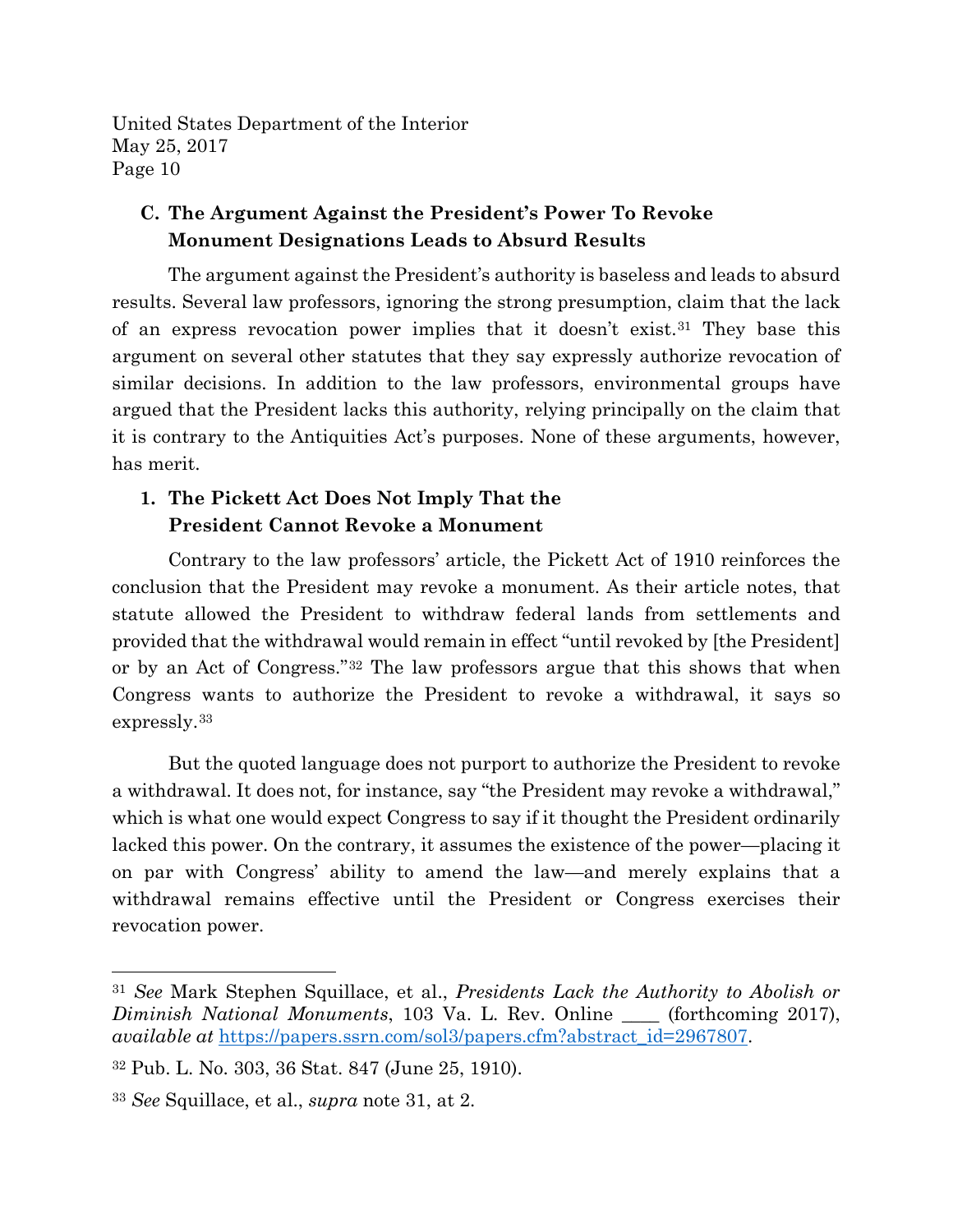The argument that this implies the President otherwise lacks any revocation power is absurd. The quoted language not only references the President's revocation power but also Congress', neither of which are explicitly addressed in the Antiquities Act. If the Antiquities Act's silence on the President's revocation power means he lacks it, that would equally mean that Congress lacks the power to pass an act revoking a monument. Thus, if this argument is taken seriously, the Congress that passed the Antiquities Act fundamentally and—most troubling—implicitly reshaped the separation of powers by giving the President power that no future President and no future Congress could undo. That conclusion is absurd and the argument, therefore, must be rejected.

#### **2. The Forest Service Organic Administration Act Does Not Either**

Next, the law professors cite the 1897 Forest Service Organic Administration Act's explicit authorization for the President to vacate an executive order.<sup>[34](#page-10-0)</sup> From this explicit authorization, the authors apparently conclude (although they do not address the full consequences of this argument) that the President is unable to revoke an executive order or proclamation unless Congress expressly authorizes it.[35](#page-10-1)

The better reading of this language is that Congress took a belt-andsuspenders approach to make abundantly clear that the President may revoke an executive order. The contrary argument is inconsistent with historical practice, in which Presidents have routinely reconsidered their predecessors' executive orders. It would also lead to the ridiculous result that most executive orders are permanent and binding on all future Presidents. If Congress wanted to make such a monumental change in executive power, it would have said so expressly, not by making it an unstated implication of a statute that would go unnoticed for 120 years.

# **3. FLPMA Does Not Affect the President's Power Under the Antiquities Act**

The last statute that the law professors rely on is the Federal Land Policy Management Act of 1976. FLPMA authorizes the Secretary of Interior, under certain conditions, "to make, modify, or revoke withdrawals" but qualifies this power by

<span id="page-10-0"></span><sup>34</sup> 30 Stat. 36 (1897).

<span id="page-10-1"></span><sup>35</sup> *See* Squillace, et al., *supra* note 31, at 2.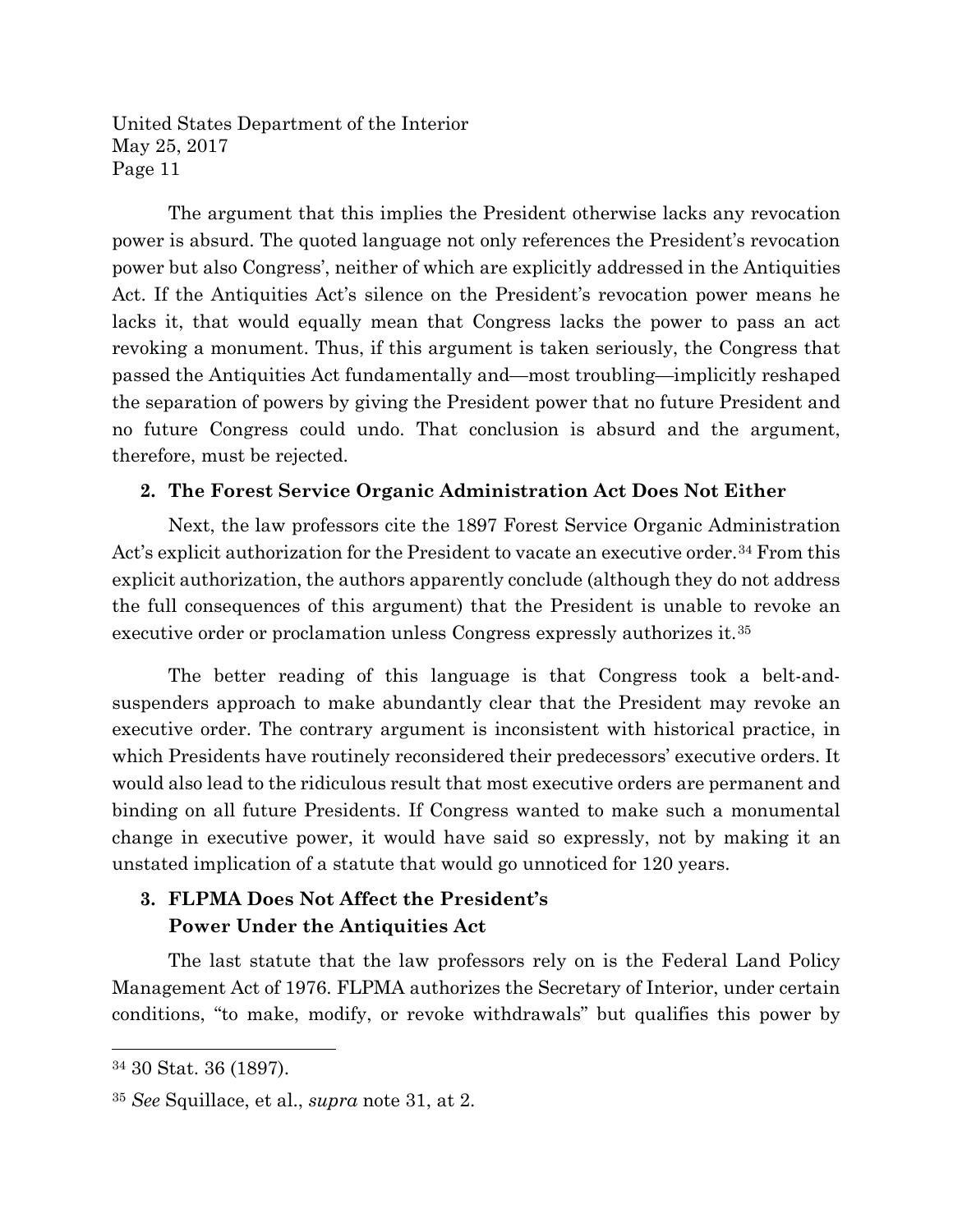withholding the power to "modify or revoke any withdrawal creating national monuments under [the Antiquities Act.]"[36](#page-11-0)

If Congress wished to withhold the same power from the President, it would have said so expressly. By 1976, Presidents had clearly established their power to modify existing monuments, including the power to shrink them dramatically. By its own terms, the FLPMA provision only applies to the Secretary and has no effect on the President's authority. Law professors acknowledge that the FLPMA does not address the President's authority to revoke or shrink monuments, but nonetheless argue that Congress secretly withdrew this authority through a piece of ambiguous legislative history.[37](#page-11-1)

Reliance on this piece of legislative history is misguided. Not only is the one portion of the House Report vague, FLPMA's text and other legislative history demonstrate Congress' skepticism towards locking up large tracts of federal land without Congressional approval. Arguing that Congress intended to prevent the freeing up of public lands is contradictory to one of the major aspects of FLPMA.

Even if the FLPMA House Report were not ambiguous, it would have no effect on the President's power to revoke national monuments. Legislative history, no matter how clear, cannot supplant clear statutory text or create ambiguity where there isn't any.[38](#page-11-2) FLPMA is clear that the power to modify or revoke a monument is withheld only from the Secretary. No legislative history can overcome that clear text.

The House Report also cannot amend the Antiquities Act or change the President's authority under it. The argument to the contrary is plainly inconsistent with the Constitution. The Supreme Court has held that the Constitution forbids a single House of Congress from passing a resolution that amends executive power under a statute.<sup>[39](#page-11-3)</sup> The only way to amend the law is through bicameralism and

 $\overline{a}$ 

<span id="page-11-3"></span><sup>39</sup> *See I.N.S. v. Chadha*, 462 U.S. 919 (1983).

<span id="page-11-0"></span><sup>36</sup> 43 U.S.C. § 1714(j).

<span id="page-11-1"></span><sup>37</sup> H.R. Rep. No. 1163, 94th Cong. at 9 (May 15, 1976).

<span id="page-11-2"></span><sup>38</sup> *See Hearn v. Western Conference of Teamsters Pension Trust Fund*, 68 F.3d 301, 304 (9th Cir. 1995).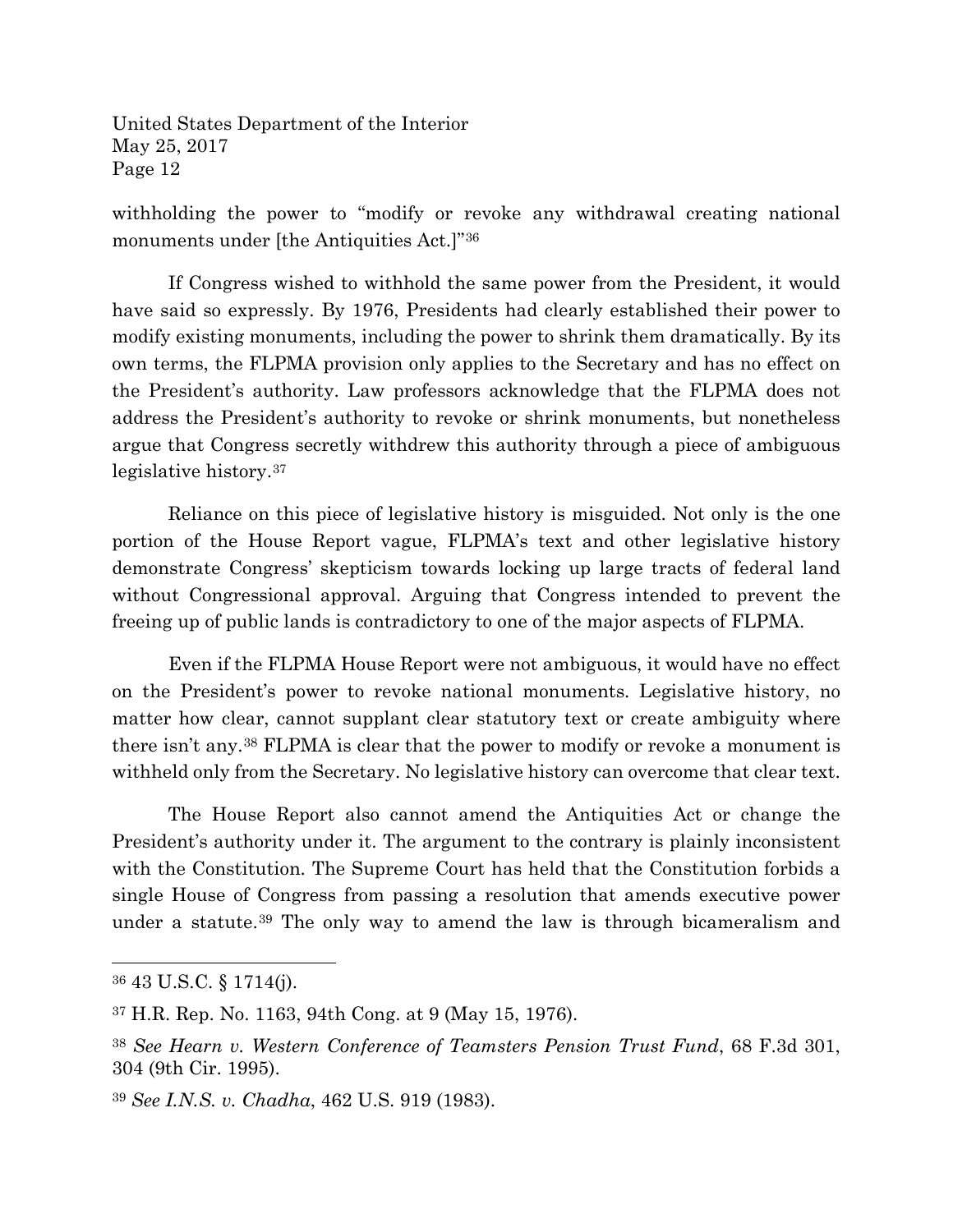$\overline{a}$ 

presentment. Of course, if the House of Representatives cannot deprive the President of his revocation authority by passing a resolution, it also cannot do it by issuing a House Report.

# **4. The President's Power To Revoke or Shrink Monuments Is Consistent With the Antiquities Act's Purpose**

The only other argument against the President's power to revoke or shrink a monument is the question-begging argument that this power is inconsistent with the Antiquities Act's purposes. Claims about a statute's purpose almost invariably boil down to the political preferences of the person making the claim. And that is certainly true here.

There is little support for the argument that Congress' purpose in enacting the Antiquities Act was to allow the President to unilaterally lock up huge areas of federal land and permanently prohibit productive use. On the contrary, we know that Congress passed the statute in response to reports of the looting of Indian artifacts on federal lands in the southwest. To allow the President to promptly respond to this threat, the statute allows the President to designate monuments to protect particular objects and constrains designations to the smallest area compatible with the objects' protection.[40](#page-12-0) The President's power to reconsider an earlier monument designation is entirely consistent with this more specific purpose, as it would allow monument designations to remain in place until the President, Congress, or agencies can learn more about the threats facing an area and determine what should be done to protect them.

However the statute's purpose is defined, the President's power to reconsider a monument designation because the monument is too large, too burdensome, or simply because the President believes revocation is in the nation's best interests is fully consistent with that purpose. The argument to the contrary conveniently ignores that the statute *never* requires a monument to be designated. Instead, it vests this decision solely in the President's discretion. The statute explicitly allows the

<span id="page-12-0"></span><sup>40</sup> This purpose is now largely addressed through FLPMA, which authorizes the Secretary of Interior to issue emergency withdrawals of any federal land that remain in effect for up to three years. 43 U.S.C. § 1714(e).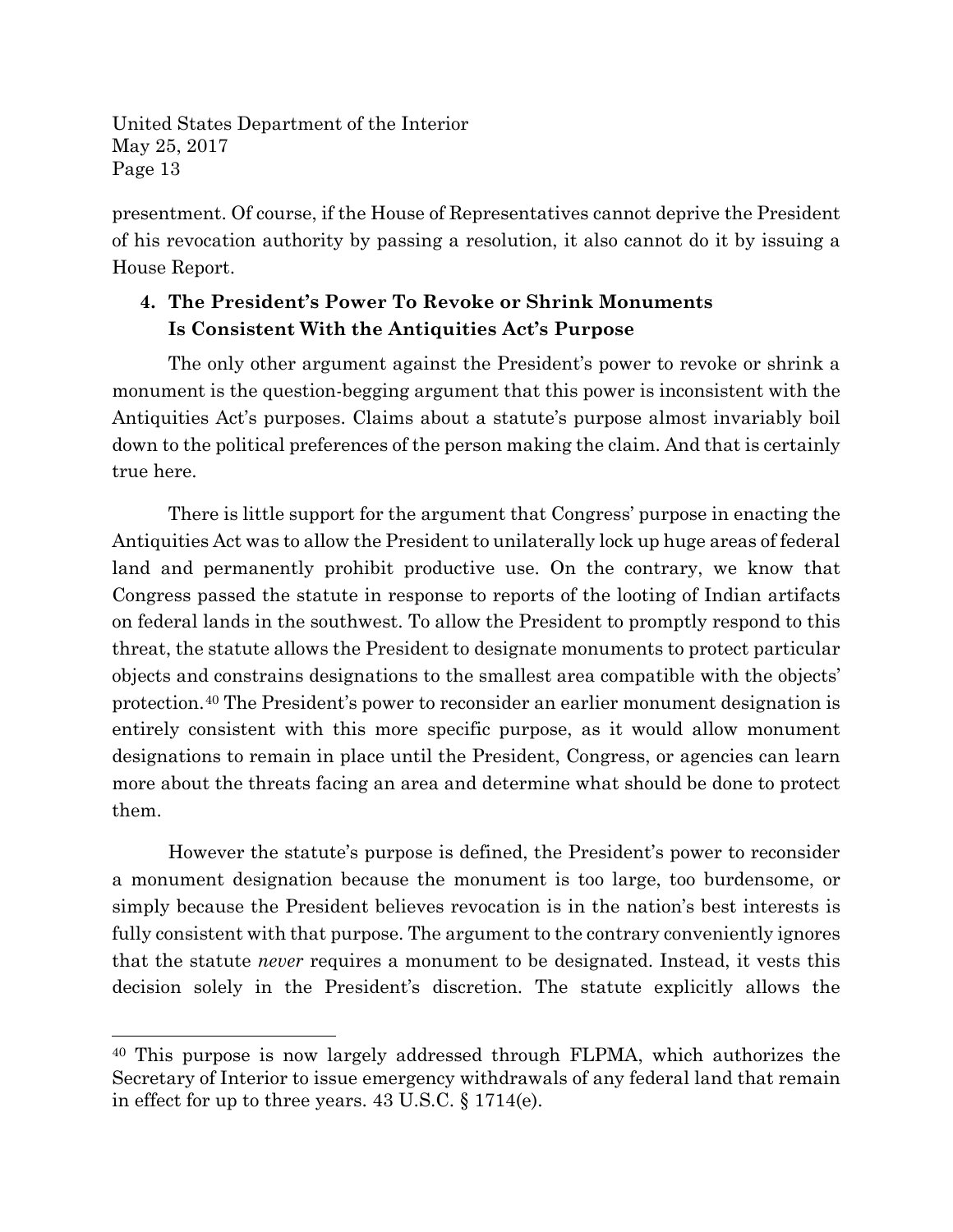President to decide against designating an otherwise deserving area for any reason, including that it would destroy jobs, harm local economies, or just because the President would prefer to see the land put to some other use.

If the President's discretion to not designate a monument for these reasons is consistent with the Antiquities Act's purposes, how could revocation for the exact same reasons not be? The only reasonable answer is that the President's power to revoke or shrink monuments is entirely consistent with the statute's purposes. Any argument to the contrary is just a thinly-veiled disguise for the political preferences of the person making the argument.

# **II. The Bears Ears National Monument Should Be Rescinded Consistent With the Antiquities Act and the Principle of Multiple Use Management**

In reviewing the Bears Ears National Monument, the Department should keep in mind the command of the Antiquities Act that "[t]he limits of the parcels shall be confined to the smallest area compatible with the proper care and management of the objects to be protected."[41](#page-13-0) 1.35 million acres is not necessary to protect the objects of historic or scientific interest within the Bears Ears area. At a minimum, the monument designation should be reduced to cover only those antiquities that were specifically identified in the Proclamation.

As with other National Monuments under review, the primary motivation is not to protect specific historic "objects," but rather to prevent development and multiple use of the area. The Proclamation provides that "[a]ll Federal lands and interests in lands within the boundaries of the monument are hereby appropriated and withdrawn from all forms of entry, location, selection, sale, or other disposition under the public land laws or laws applicable to the U.S. Forest Service  $\ldots$  ."<sup>[42](#page-13-1)</sup> Instead of naming specific objects and reserving small areas of land around those objects, the Proclamation eliminates multiple use on 1.35 million acres.

<span id="page-13-0"></span><sup>41</sup> 54 U.S.C. § 320301(b).

<span id="page-13-1"></span><sup>42</sup> Proclamation 9558 of December 28, 2016. 82 Fed. Reg. at 1143.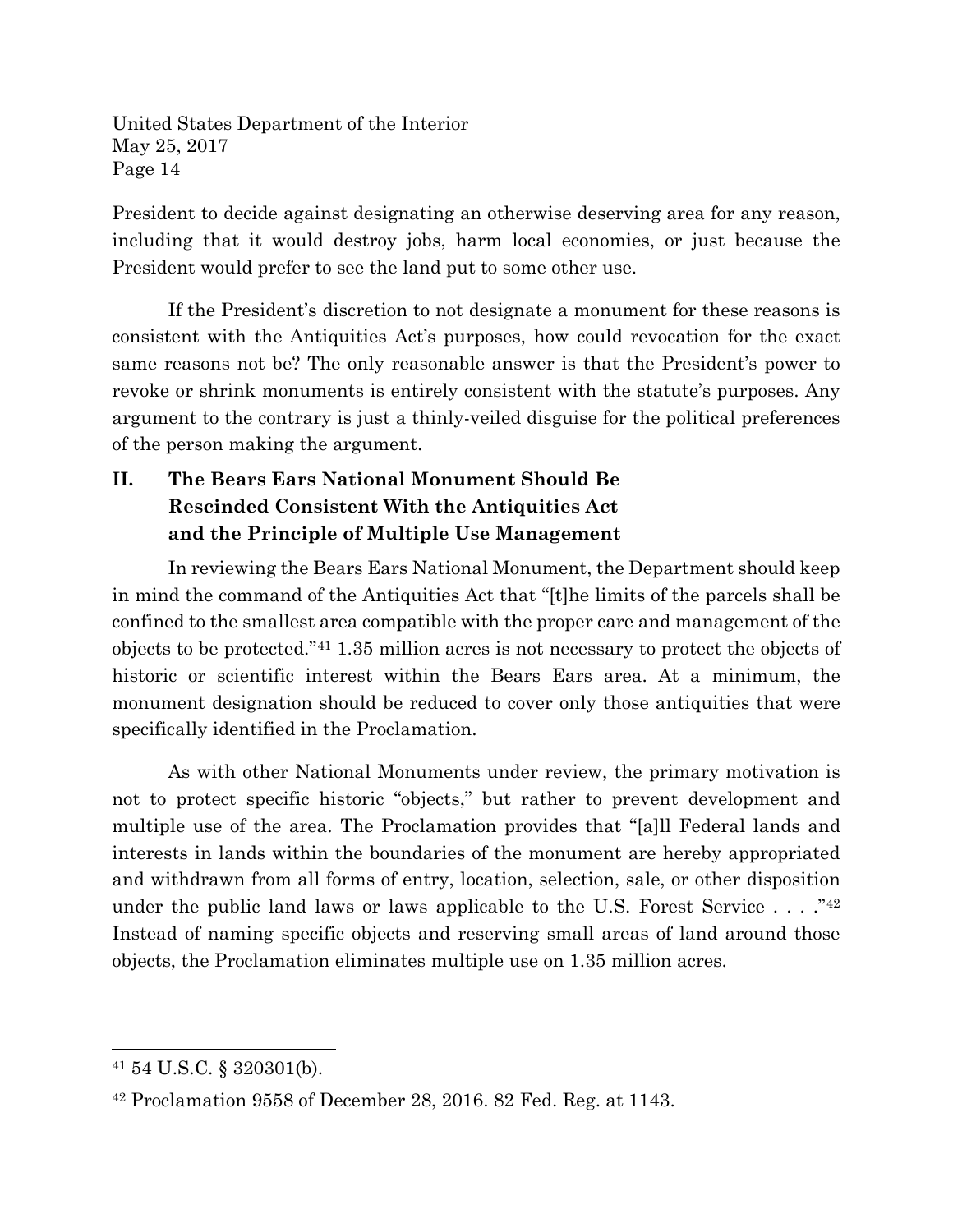A monument designation, however, is not necessary to protect the natural resources in the area. Operations on public lands are limited and temporary. Various federal, state, and local laws govern the management of public lands and ensure that natural resources are protected for generations to come. Furthermore, federal, state, and local laws also protect man-made and historical objects. For example, operations on public lands must comply with the National Historic Preservation Act. Indeed, the fact that "visitors" can "marvel at artistry and architecture that have withstood thousands of seasons in this harsh climate" is further evidence that pre-designation laws have not resulted in destruction of the objects identified in the Proclamation.<sup>[43](#page-14-0)</sup>

In fact, in addition to being unnecessary, additional regulations may make it harder to protect resources in the Bears Ears area. The Proclamation implicitly recognizes the value of multiple use management with respect to grazing. It states that laws and policies relating to the administering of grazing permits shall continue to apply "to ensure the ongoing consistency with the care and management of the objects identified above." But the benefits of multiple use management are not limited to ranching.

Instead, cooperation with state authorities and owners of private adjoining land often promotes better land-use decisions, including protections. This cooperation also increases support for resulting decisions and guarantees that all interested parties are heard. Working with local property owners also increases fundamental fairness, by ensuring that monument designations do not wall in private lands and restrict use of that property. That concern is eminent in the Bears Ears area, which contains 151,000 acres of state school trust lands and 18,000 acres of private property.[44](#page-14-1)

Furthermore, a large monument designation has a large effect on the local and state economy. Preventing multiple use eliminates job opportunities for those in the

<span id="page-14-0"></span><sup>43</sup> Proclamation 9558 of December 28, 2016. 82 Fed. Reg. at 1139.

<span id="page-14-1"></span><sup>44</sup> San Juan County Commission, *The Advisability of Designating the Bears Ears as a Monument Under the Antiquities Act* (Oct. 2016), [http://www.sanjuancounty.org/documents/Advisability%20of%20Designating%20the](http://www.sanjuancounty.org/documents/Advisability%20of%20Designating%20the%20Bears%20Ears.pdf) [%20Bears%20Ears.pdf.](http://www.sanjuancounty.org/documents/Advisability%20of%20Designating%20the%20Bears%20Ears.pdf)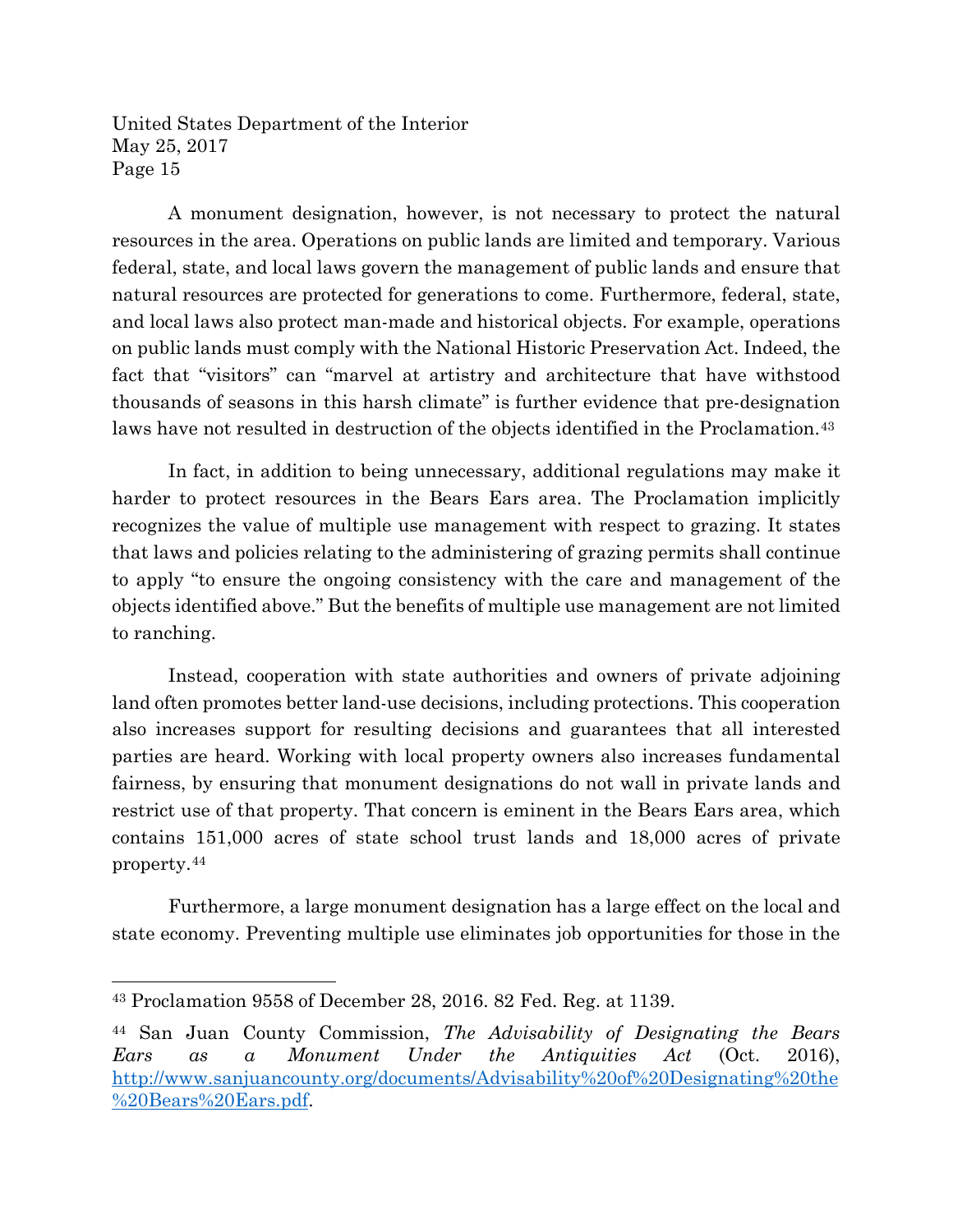surrounding communities and, in turn, hurts local, state, and federal tax revenue. Furthermore, the loss of royalties from operators, and additional costs to maintain the monument, contribute to the Department of Interior's already significant maintenance backlog.[45](#page-15-0)

The Bears Ears area is a good example of how cooperation and multiple use has led to protection and enjoyment of the area for large groups of people.<sup>[46](#page-15-1)</sup> As a local businessman put it, "[f]or generations, the local people have used and cared for this land. We are the reason it is still in the relatively pristine condition that others deem worthy of protection."<sup>[47](#page-15-2)</sup> A monument designation was not necessary to protect the "objects" listed in the Proclamation. PLF recommends that the President, consistent with the Antiquities Act, rescind the Proclamation that established the Bears Ears National Monument.

#### **CONCLUSION**

Even if a monument designation were necessary to protect the identified antiquities in the area, that would not justify a 1.35 million acre reservation. If the Department and the President determine that a monument designation is warranted with respect to the ancient dwellings and other man-made objects, then the monument should be reduced to only cover those specific areas. A reduction in the size of the Monument would mitigate at least some of the various problems with the

<span id="page-15-0"></span><sup>45</sup> *See* Hearing before the Subcomm. on the Interior, Env't, & Related Agencies of the H. Comm. on Appropriations (2001) (statement of Anu K. Mittal and Frank Rusco), <http://www.gao.gov/assets/130/125531.pdf> (discussing the Department's maintenance backlog).

<span id="page-15-1"></span><sup>46</sup> Joe Lyman, *Why Oppose the Bears Ears National Monument?*, The Bill Lane Center for the American West, Nov. 15, 2016, [https://west.stanford.edu/news/blogs/and-the](https://west.stanford.edu/news/blogs/and-the-west-blog/2016/bears-ears-debate/joe-lyman)[west-blog/2016/bears-ears-debate/joe-lyman.](https://west.stanford.edu/news/blogs/and-the-west-blog/2016/bears-ears-debate/joe-lyman)

<span id="page-15-2"></span><sup>47</sup> *Id.*